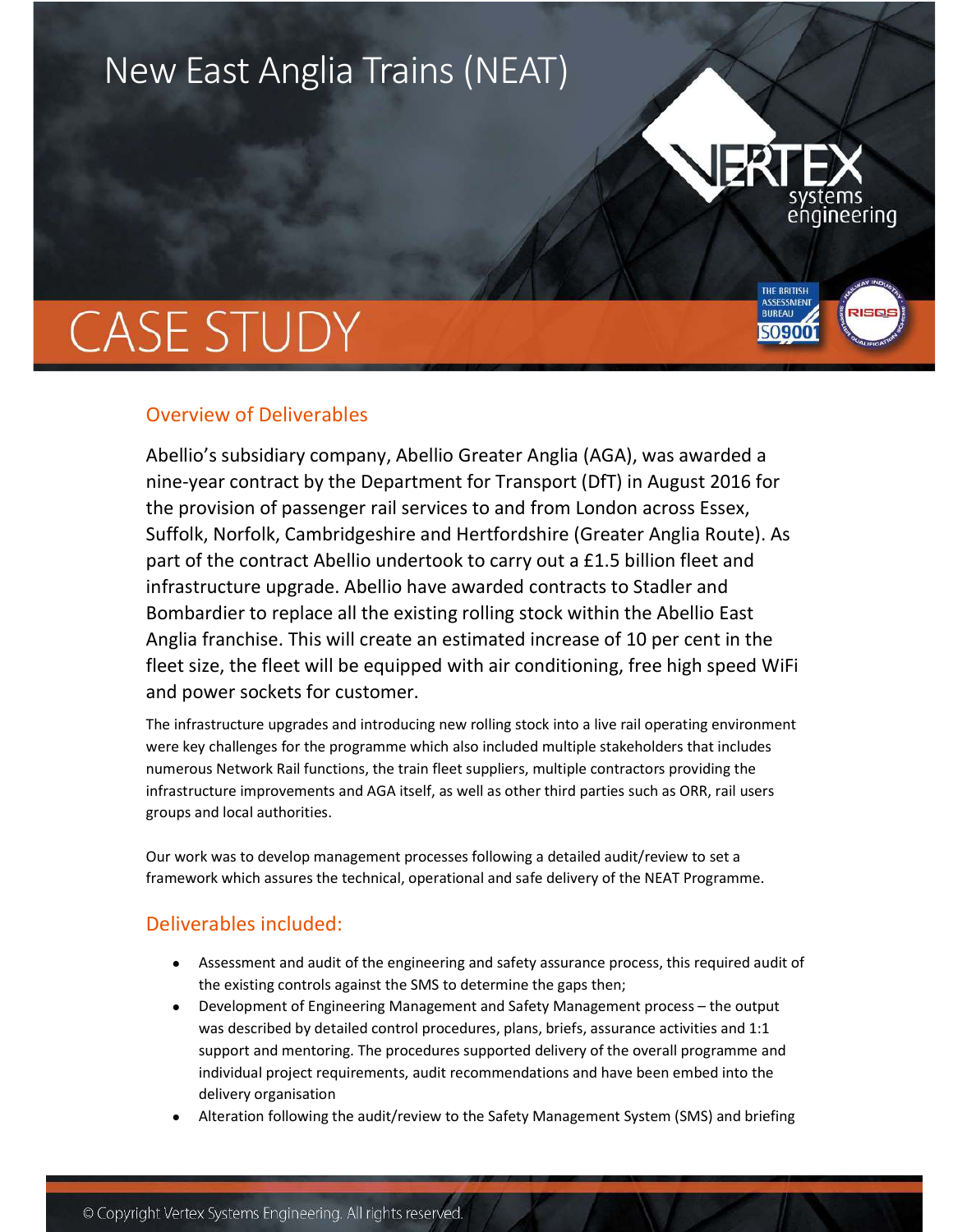**CASE STUDY** New East Anglia Trains (NEAT)



of Health & Safety responsibility

- Provision of peer review services that assess the readiness for change of assets and introduction of the new rolling stock
- Ensuring that the NEAT programme was being discharged across several contractual and commercial interfaces and therefore the application of engineering roles, accountabilities and responsibilities were in accordance to the contract structure being applied.
- Development of a clear Responsibilities Accountable Consulted Informed (RACI) for the project
- Audit and assessment of Infrastructure Works and Integration
- Common Safety Method (CSM) support for all infrastructure and interface with rolling stock and interface with Anglia Safety Review Panel (SRP)
- Specific engineering support for the following areas
	- o Selective Door Opening (SDO) delivery for both CSM, Engineering controls and advise the compatibility team
	- o Signalling, Traction, Civil and station changes
- Engineering oversight, support for all submissions to Anglia Route Asset Manager's (RAM)
- Integrated programme support, provision of engineering oversight monitoring and audit of deliverables from suppliers
- Chairing Chief Project Engineer (CPE) meetings, supporting NEAT programme meetings
- Support to Asset Protection (ASPRO) and Landlord Consent works

## Technical competencies applied in the delivery of the contract

- Application of CSM principles
- Organisation and Chairing of cross-disciplinary Hazard Identification workshops
- Production of CSM compliant Hazard Logs
- Gathering of evidence and liaison with Network Rail and AsBo
- Application of Engineering Management Techniques

#### Value added initiatives

To ensure delivery of above, we took a collaborative approach to safety leadership and worked closely with all key stakeholders, providing guidance, direction and workshop facilitation to identify, define and agree solutions that reflect the needs of all decision makers and maintain the efficiency and pace that AGA needs to deliver the programme successfully.

#### London, UK

221 St John Street Clerkenwell, London **FC1V4LY** United Kinadom T: +44 (0)207 688 2561

#### Reading, UK

Soane Point 6-8 Market Place, Reading RG1 2EG United Kingdom  $T: +44(0)1189255462$ 

#### Sydney, Australia

Level 6, 69 Reservoir Street Surry Hills, Sydney **NSW 2010** Australia T: +61 (0) 2 8 218 2130

## For more information visit

www.vertex-se.com

Vertex Systems Engineering is the trading name of AMCL Systems Engineering Ltd. Registered in the UK, Number: 04440268.